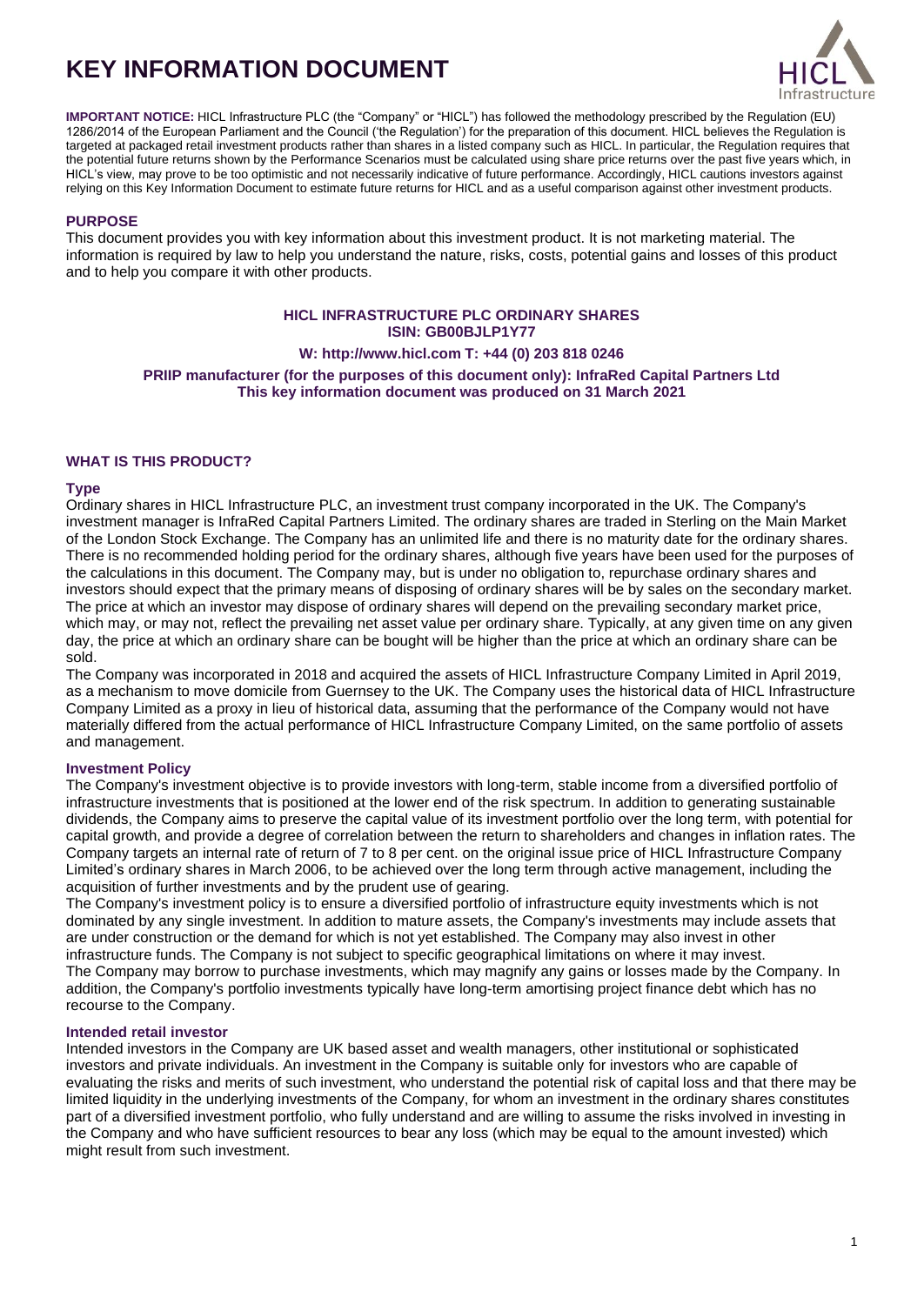# **KEY INFORMATION DOCUMENT**



# **WHAT ARE THE RISKS AND WHAT COULD I GET IN RETURN?**



**There is no specific recommended holding period for this product, although five years have been used for the purposes of the calculations in this document. There is no committed liquidity offered by market makers or the Company, so liquidity depends only on the availability of buyers and sellers on the secondary market. You may not be able to sell your ordinary shares easily or you may have to sell at a price below the price that you paid or below the prevailing net asset value per ordinary share.**

The summary risk indicator is a guide to the level of risk of this product compared to other products. It shows how likely it is that the product will lose money because of movements in the markets or HICL is not able to redeem your shares.

This product is classified as 4 out of 7, which is a medium risk class. This rates the potential losses from future performance at a medium level, and poor market conditions could impact the value of the ordinary shares. However, the summary risk indicator only reflects historic share price volatility of the Company's shares. It excludes other risks which may affect the Company and, therefore, does not show the full risk to the investor. See "Other Relevant Information" below regarding further risk disclosure relevant to an investment in the Company.

Other risks materially relevant to the ordinary shares that are not included in the summary risk indicator include:

- > The Company is exposed to political risk and sentiment regarding privately financed infrastructure investment in general as well as operational and counterparty risk in the case of individual investments.
- > The Company is reliant for its success upon, and exposed to the risks arising from any failure of systems and controls in the operations of, its Investment Manager and its other service providers.

While there are number of methods by which the Company could seek to manage any discount to net asset value at which the Company's shares trade in the secondary market, there is no guarantee that the Company can or will utilise any or all of these methods or, if it does, that it will be successful. This product does not include any protection from future market performance, so you could lose some or all of your investment.

#### **Performance Scenarios Investment of £10,000**

| <b>ILIVESUREIR OF LIVIOUS</b><br><b>Scenarios</b> |                                     | 1 year    | 3 years  | 5 years  |
|---------------------------------------------------|-------------------------------------|-----------|----------|----------|
| <b>Stress scenario</b>                            | What you might get back after costs | £2,695    | £5,282   | £4,239   |
|                                                   | Average return each year            | $-73.1%$  | $-19.2%$ | $-15.8%$ |
| Unfavourable scenario                             | What you might get back after costs | £8,476    | £7.925   | £7,773   |
|                                                   | Average return each year            | $-15.2\%$ | $-7.5\%$ | $-4.9%$  |
| <b>Moderate scenario</b>                          | What you might get back after costs | £10,438   | £11,374  | £12,393  |
|                                                   | Average return each year            | 4.4%      | 4.4%     | 4.4%     |
| <b>Favourable scenario</b>                        | What you might get back after costs | £12,855   | £16,326  | £19,761  |
|                                                   | Average return each year            | 28.6%     | 17.8%    | 14.6%    |

This table shows the money you could get back over the next five years, under different scenarios, assuming that you make an initial investment of £10,000. The scenarios shown illustrate how your investment could perform. The returns in the scenarios are on the basis that the costs outlined on page 3 of this document have been incurred by the Company. You can compare them with the scenarios of other products. The scenarios presented are an estimate of future performance based on evidence from the past on how the value of this investment may vary and are not an exact indicator. What you get will vary depending on how your underlying investment performs, how the overall market performs and how long you keep the investment. The stress scenario shows what you might get back in secondary trading in extreme market circumstances, and it does not take into account the situation where the Company is in liquidation. **Market developments in the future cannot be accurately predicted. The scenarios shown are only an indication of some of the possible outcomes based on recent returns. Actual returns may be lower.** These performance scenarios have been based on the past five years when equity markets have been particularly strong, which may not continue.

This product cannot be cashed in or redeemed. The figures shown include all the costs of the product itself but do not include all the costs that you may pay to your adviser or distributor. The figures do not take into account your personal taxation circumstances, which may also affect how much you might recover from the sale of your shares.

## **WHAT HAPPENS IF THE COMPANY IS UNABLE TO PAY OUT?**

The Company is not required to make any payment to you in respect of your investment. If the Company were liquidated, you would be entitled to receive a distribution equal to your share of the Company's assets, after payment of all of its creditors. The Company's investment manager has no obligation to make any payment to you in respect of the ordinary shares. There is no compensation or guarantee scheme in place that applies to the Company and, if you invest in the Company, you should be prepared to assume the risk that you could lose all of your investment.